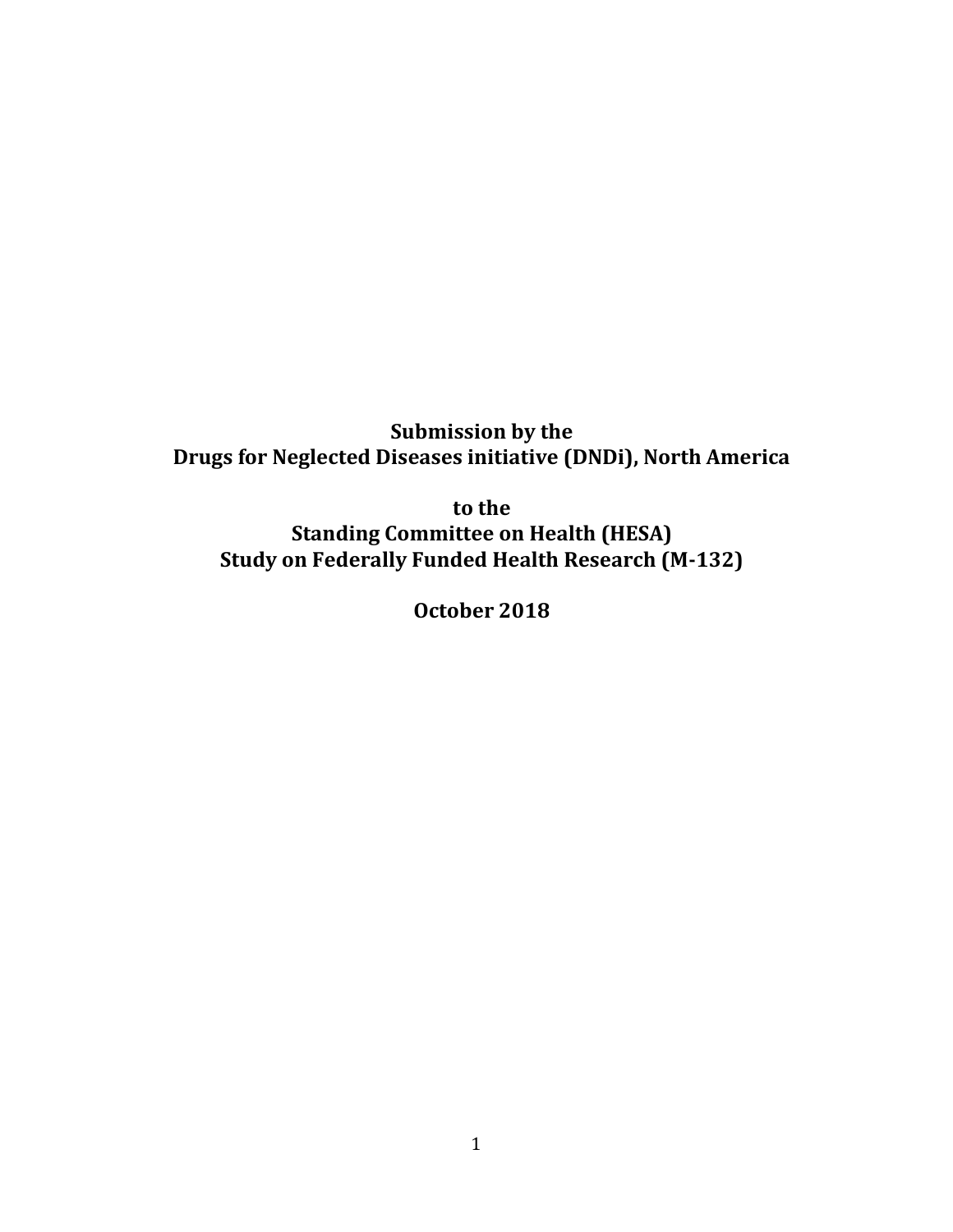#### **I. INTRODUCTION**

Over the past two decades there has been growing recognition that the current global system for biomedical innovation fails to deliver adapted and affordable health technologies. The lack of *innovation* of and *access* to health tools that address public health needs is well-documented. This crisis was initially understood to affect 'diseases of poverty' in developing countries but today, despite important progress, the dominant model for financing and incentivizing R&D, which relies primarily on the intellectual property system, is increasingly problematic for all countries – regardless of disease area or income classification.

The Drugs for Neglected Diseases *initiative* (DNDi), an independent, international research and development (R&D) organization, was created in 2003 as an experiment in 'innovation for access' by Doctors Without Borders/Médecins Sans Frontières (MSF) and five public research institutions from India, Brazil, Kenya, Malaysia, France, and the World Health Organization Special Programme for Research and Training in Tropical Disease Research (WHO/TDR), in response to the frustration of being faced with medicines that were ineffective, highly toxic, unavailable, or had never been developed.

This contribution provides concrete evidence of DNDi's experience implementing needs-driven, open, collaborative R&D, which has resulted in the development of seven adapted, affordable, and non-patented treatments and the most robust pipeline ever for some of the world's most neglected diseases. DNDi's model is a practical illustration of how R&D can be conducted in the public interest, if a de-linked approach is implemented, with R&D costs at a fraction of the traditional pharmaceutical business model.

It draws lessons that may be applicable to other disease areas and product types, to help inform the Canadian government's approach to biomedical innovation, particularly as relates to innovations of public health importance.

Finally, it recommends a series of progressive policy steps Canada can support to re-orient the global biomedical R&D system so that it (1) prioritizes patient and public health needs; (2) is sustainably financed; and (3) incorporates global norms that will enable the discovery, development, and delivery of and equitable access to innovations of public health importance.

## **II. DNDi: AN EXPERIMENT IN 'INNOVATION FOR ACCESS'**

The Drugs for Neglected Diseases *initiative* (DNDi) is an international not-for-profit research and development (R&D) organization created in 2003 by Doctors Without Borders/Médecins Sans Frontières (MSF) and five public research institutions from India, Brazil, Kenya, Malaysia, France, and WHO/TDR.<sup>1</sup> DNDi was a response to the frustration of being faced with medicines that were ineffective, highly toxic, unavailable, or had never been developed.

In 2001, MSF and partners<sup>2</sup> found that of the 1,393 new drugs brought to market globally between 1975-1999, only 1.1% were for tropical diseases that represented 12% of the global disease burden.<sup>3</sup> This situation was a result of both market failure, as investments in R&D were guided by market considerations leaving public health needs unaddressed, and public policy failure, as governments had not corrected this situation.

Despite important progress, today the 'fatal imbalance' persists. A 2012 study by DNDi and MSF showed that of the 756 new drugs approved between 2000-2011, 3.8% were for neglected diseases, despite a corollary global disease burden of 10.5%.<sup>4</sup> The 2014 Ebola epidemic<sup>5</sup> and the global challenge of antimicrobial resistance<sup>6</sup> are stark reminders of the need to steer R&D to respond to global public health imperatives. Global attention has also focused on the high prices of hepatitis C (HCV) and cancer treatments, illustrating that the accessibility and affordability of new health technologies, even when they are developed, is a major concern, including in highincome countries such as Canada. 7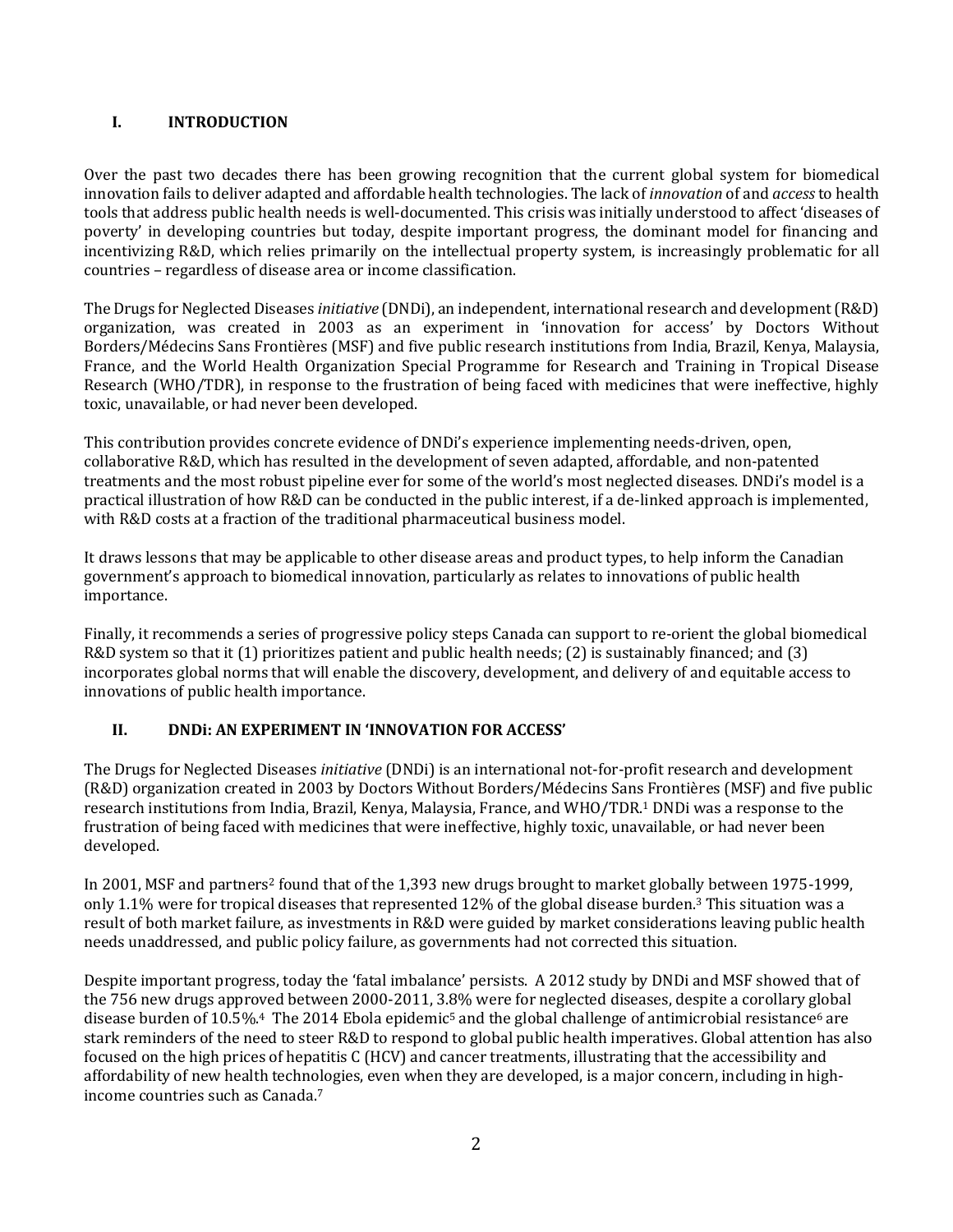DNDi is an experiment in innovation both in **what** it did – develop urgently needed treatments for neglected populations – and **how** it did it – testing an alternative R&D model based on patient needs, not profit maximization. DNDi's 13-year experience can highlight lessons for other diseases and product types, which may inform the Canadian government's reviews of innovation and science policy.

## **III. DNDi's MODEL**

DNDi's funding model<sup>8</sup> delinks the costs of investments in R&D from the price of the end product, as it does not require the organization to recoup R&D investments or finance its future research through the sales of products or revenues generated by intellectual property (IP). Public and private contributions pay for the cost of R&D upfront, allowing DNDi to independently identify needs, gaps, and priorities based on patient needs; promote sharing of research knowledge and data; and price products at the 'lowest sustainable price.' As such, the DNDi model is a practical illustration of how R&D can be conducted in the public interest, if this de-linked approach is implemented.

To date, with total expenditures of CAD 375 million, DNDi has delivered seven new treatments for five diseases (malaria, sleeping sickness, visceral leishmaniasis, Chagas disease, and pediatric HIV) that are **affordable**, **adapted,** and **non-patented**. In addition, DNDi has created a robust pipeline with 40 R&D projects covering six disease areas, including 15 potential new chemical entities (NCEs).9 An example of the six new therapies is the more than 500 million treatments of the anti-malarial artesunate-amodiaquine (ASAQ) that have been distributed. Developed in partnership with Sanofi and others in 2007, ASAQ is available for less than CAD 1.30 per treatment course for adults (just over 50 cents for children), was prequalified by WHO in 2008, and is registered in 35 African countries and elsewhere.<sup>10</sup> The technology was transferred to a manufacturer in Tanzania for the African market.<sup>11</sup>

Key pillars of DNDi's model include:<sup>12</sup>

# **1) Patients' needs at the center of the R&D process**

Therapeutic impact is the most important driving force behind DNDi's work, and is exemplified in the following ways:

- *Governance*: DNDi's founding partners, particularly from endemic countries, MSF, and two patient representatives on the Board ensure the organization remains rooted in the reality of patients' needs.
- *Target product profiles (TPPs):* TPPs describe the ideal specifications needed for a treatment to be developed by DNDi, considering the needs of the patients and the characteristics of the related health system, and drive all R&D activities. Because they are tailored to patient needs from the start, products developed by DNDi are, by design, adapted to 'field conditions' and aim for maximum affordability.
- *Commitment to research capacity-strengthening:* Rather than 'parachuting' in expertise, DNDi helps increase sustainable endemic-country ownership in health R&D, for example by establishing three regional clinical research 'platforms'.<sup>13</sup>
- *Continuous assessment of needs and landscape:* In 2011,<sup>14</sup> DNDi added **filarial infections** and **pediatric HIV**  to its portfolio. In 2015,<sup>15</sup> DNDi took on work on **mycetoma,<sup>16</sup>** for which DNDi plans to test a promising treatment in Sudan; **HCV,** for which DNDi aims to develop an affordable (< CAD 400 per treatment course), pan-genotypic combination of existing direct-acting antivirals to enable dramatic treatment scale-up in lowand middle-income countries; <sup>17</sup> and **antimicrobial resistance,** for which DNDi and WHO are collaborating to incubate a new initiative, the Global Antibiotic Research and Development Partnership (GARDP), to develop antibiotic treatments for neglected populations and priority public health needs, promote antibiotic stewardship, and ensure equitable and affordable access.<sup>18</sup>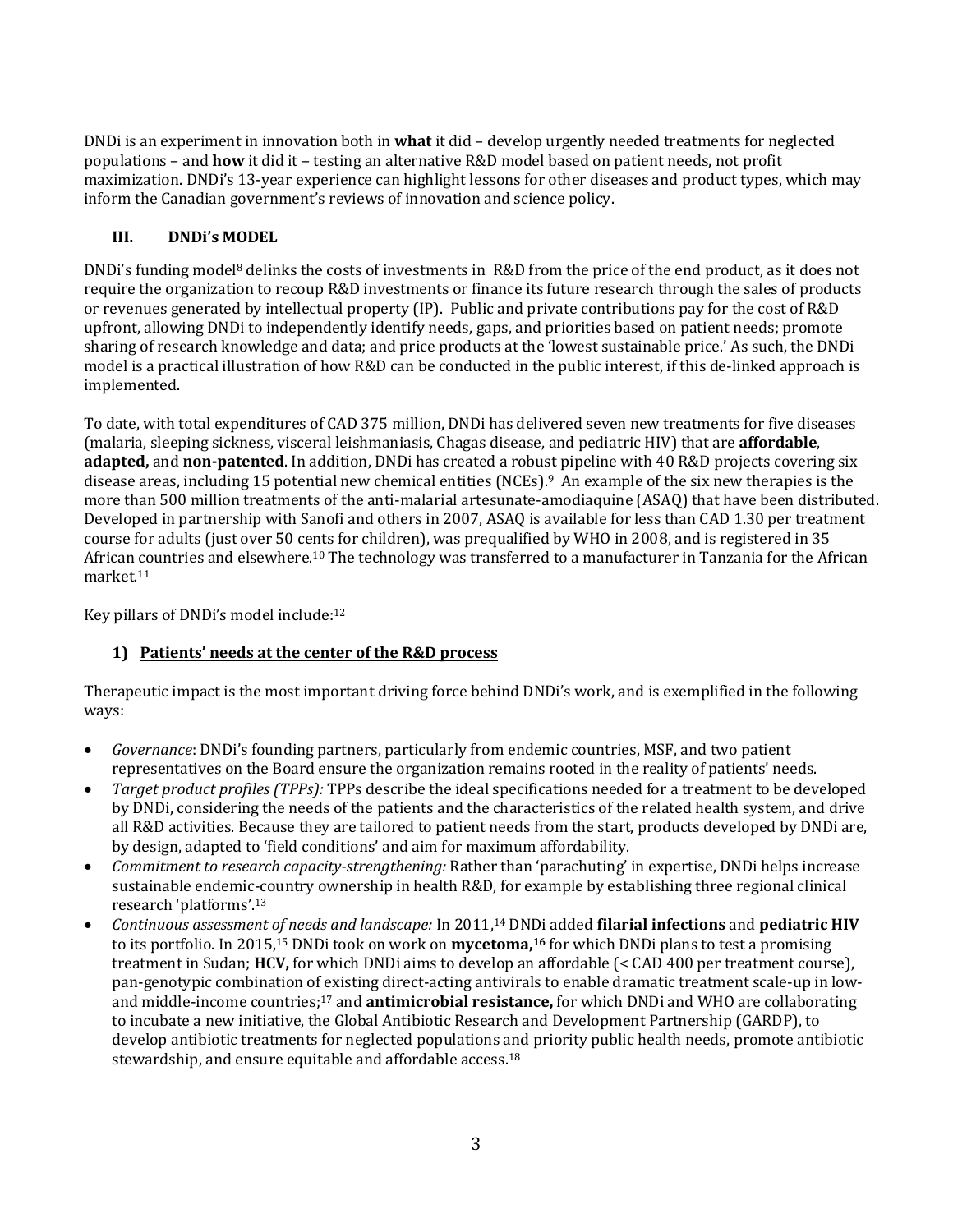## **2) Scientific access to data and knowledge and patient access to medicines**

IP rights can create roadblocks throughout the innovation cycle, limiting the possibility of collaboration, followon R&D, production, or equitable access to end-result products. To address these barriers, DNDi's IP policy<sup>19</sup> is based on two guiding principles that inform all contract negotiations: the need to ensure that drugs are affordable and accessible in an equitable manner to patients who need them; and the desire to develop drugs as global public goods.<sup>20</sup>

DNDi negotiates research and licensing agreements to gain access to patented compound libraries and data, and secure the necessary freedom to operate. Such information jumpstarts the expensive and time-consuming discovery phase, avoids duplication, and reduces overall R&D costs.

Using its negotiating experience with pharmaceutical companies and others, DNDi has defined 'gold standard' licensing terms to ensure equitable and affordable access to treatments, including whenever possible terms such as perpetual royalty-free, non-exclusive, sub-licensable licenses to DNDi in the contractually defined target disease(s); worldwide research and manufacturing rights; commitment to make the final product available at cost, plus a minimal margin, in all endemic countries, regardless of income level; and non-exclusivity, enabling technology transfer and local production to multiply sources of production and decrease price of product.

Licenses can be more difficult to negotiate in cases of pre-existing licenses, prospects of returns on investment from sales in certain markets, and/or significant investments of a private partner in early stages of development. Where IP barriers exist (e.g. HCV), DNDi uses available IP flexibilities for research purposes (e.g. experimental use and/or research exemptions) and supports the use of TRIPS<sup>21</sup> flexibilities to enable production/importation of products.

In an effort to encourage open access to research knowledge and follow-on R&D, data emanating from DNDi projects including clinical trials are made available primarily in open access journals and publicly accessible databases.

Open models of innovation<sup>22</sup> may speed up research and reduce overall R&D costs, although they should be carefully monitored and evaluated.<sup>23</sup> There are encouraging signs from industry in the field of AMR for a more open, collaborative approach.24 In addition, in 2015, DNDi launched the Neglected Tropical Diseases (NTD) Drug Discovery Booster, which aims to speed up the process and cut the cost of discovering new treatments for leishmaniasis and Chagas disease. By using a simultaneous search process across four pharmaceutical companies' compound libraries, DNDi accesses millions of unique compounds to screen, significantly condensing the time it will take to find promising treatment leads. Any progress or successful new treatment resulting from the Booster will be attributed to the collective effort of all partners, which have agreed that no IP barriers for NTD indications will be imposed.<sup>25</sup>

## **3) Decreasing R&D costs through partnerships and collaboration**

DNDi does not have its own laboratories or manufacturing facilities, and consequently cannot function without the engagement of partners. Acting as a 'conductor of a virtual orchestra,' DNDi leverages partners' assets, capacities, and expertise to implement projects at all stages of the R&D process, integrating capabilities from academia; public research institutions; NGOs and other PDPs; governments; and pharmaceutical and biotechnology companies (DNDi has partnered with more than 20 companies on early stage research, clinical development, and implementation).

Not all R&D efforts should function virtually, but the important lessons are that openness and collaboration are critical to reducing the time it takes to deliver new technologies and decreasing the overall cost of R&D. In 2014, DNDi published case studies to document the actual expenditures associated with several DNDi products.<sup>26</sup> DNDi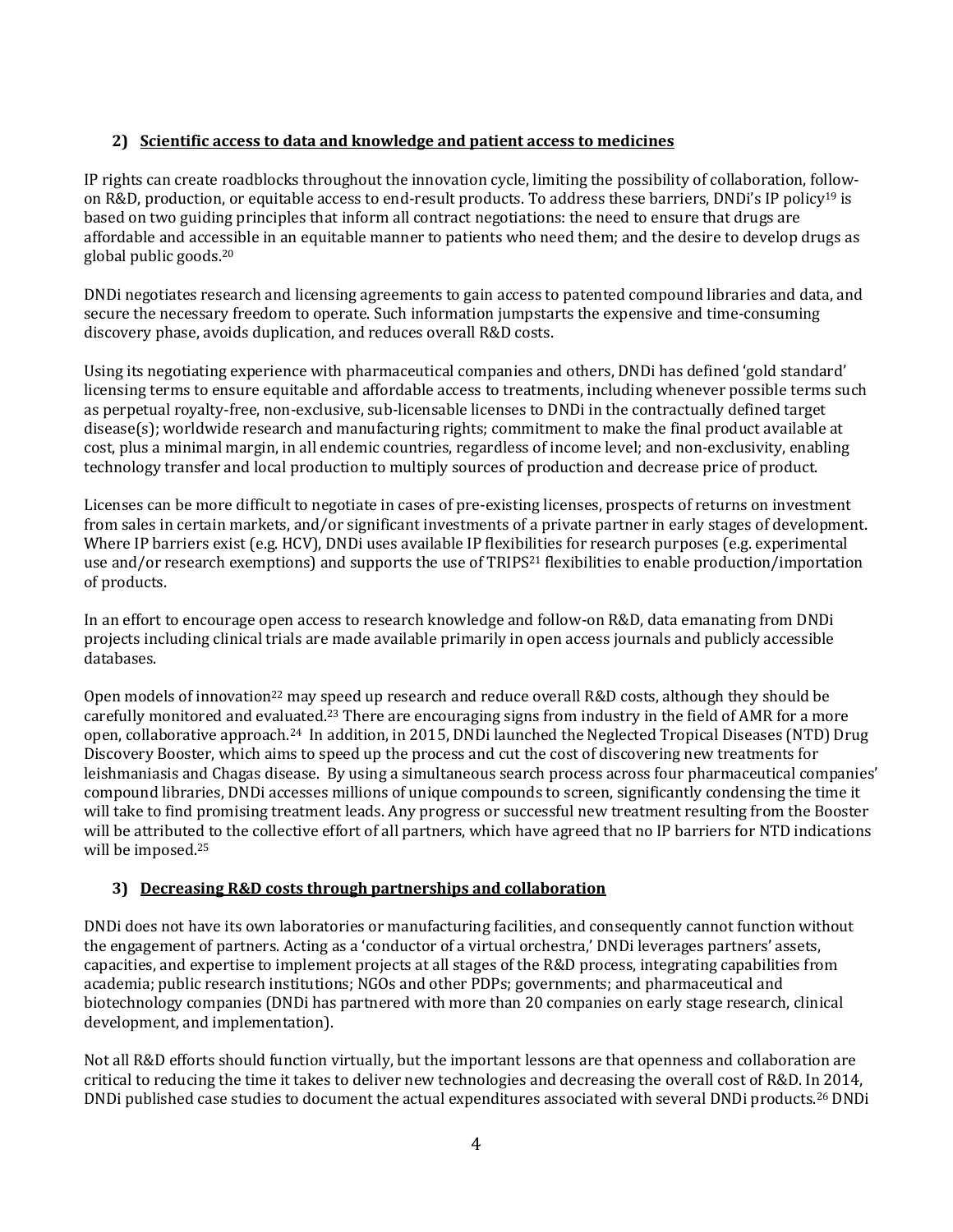estimates its direct costs to range from CAD 8.5-29 million for an improved treatment, and CAD 43-58 million for a NCE. Applying the usual attrition rate in the field of infectious diseases, the cost to develop an improved treatment would be CAD 14-58 million and CAD 144-216 million for an NCE. Deeper analysis of R&D costs should be conducted, particularly to fairly quantify in-kind contributions of partners. Although it is difficult to compare R&D costs between different business models, DNDi's experience indicates that innovative models can both deliver rapidly for patients and potentially be more efficient than the traditional pharmaceutical business model.

## **4) Strengthening and harmonizing regulatory mechanisms**

A DNDi-commissioned report on the regulatory environment in Africa showed that new regulatory pathways are needed to expedite research, registration, and patient access to new health tools.<sup>27</sup> DNDi has jointly involved regulators from endemic countries – who know patients' needs best and are responsible for assessing the benefit/risks for their own populations – and regulators from developed countries – who have broader experience approving new drugs.<sup>28</sup> For example, the dossier for ASAQ, which was first approved in endemic countries, was reviewed for a virtual approval by participants from African countries, with support from WHO's Prequalification Programme and European Medicines Agency experts.

Ultimately, it is necessary to strengthen capacities of poorly-resourced regulatory bodies in endemic countries and stimulate support for regional initiatives and harmonization aimed at maximizing patient access to quality medicines.

## **IV. LESSONS LEARNED**

Over the past decade, there have been positive trends in the global health R&D field, including new resources from public and private donors; new incentives and financing mechanisms; increased interest in open innovation models; and new R&D initiatives from governments, academic consortia, and the pharmaceutical industry as well as PDPs.<sup>29</sup>

But the patchwork of 'solutions' that have emerged to date is still *ad hoc* and highly fragmented. Scientific progress has been largely incremental and the situation for neglected patients has not fundamentally changed.<sup>30</sup> Private sector engagement is still being driven primarily by public relations or corporate social responsibility concerns. Funding is insufficient and unsustainable, with unhealthy dependence on a handful of donors, often driven by national interests or a charity-based approach. Many new incentive mechanisms, such as the United States Food and Drug Administration's Priority Review Voucher program, though promising, need to be amended to prevent abuse, drive genuine innovation, and ensure access and affordability. There is no global body in place for identifying needs, gaps, and priorities for all global public health needs, little effective monitoring and coordination of R&D efforts to maximize scientific collaboration and reduce wasteful duplication. And there are no globally agreed norms to encourage sharing of data and knowledge and ensure the affordability of end products.

It is time to transform individual successes into a more systematic and sustainable approach for all diseases of public health importance. DNDi's collaborative model has shown at a small scale that alternative approaches to R&D that address pressing public health needs are possible. However, individual initiatives cannot be the only solution to the problem. To fully address the scale of public health needs, public leadership is needed to redefine the 'rules of the game.' Canada can play a significant role here.

## **V. RECOMMENDATIONS**

Canada has a critical role to play both nationally and in international and multilateral fora – including the G7, G20, World Health Assembly, and various UN policy processes – in supporting progressive innovation and access policies. Canada can also adopt into its own innovation policies, strategies, and science and innovation financing mechanisms key public health 'safeguards' that will ensure that biomedical innovation responds to patient and public health needs, and that the fruits of innovation will be more broadly and equitably shared.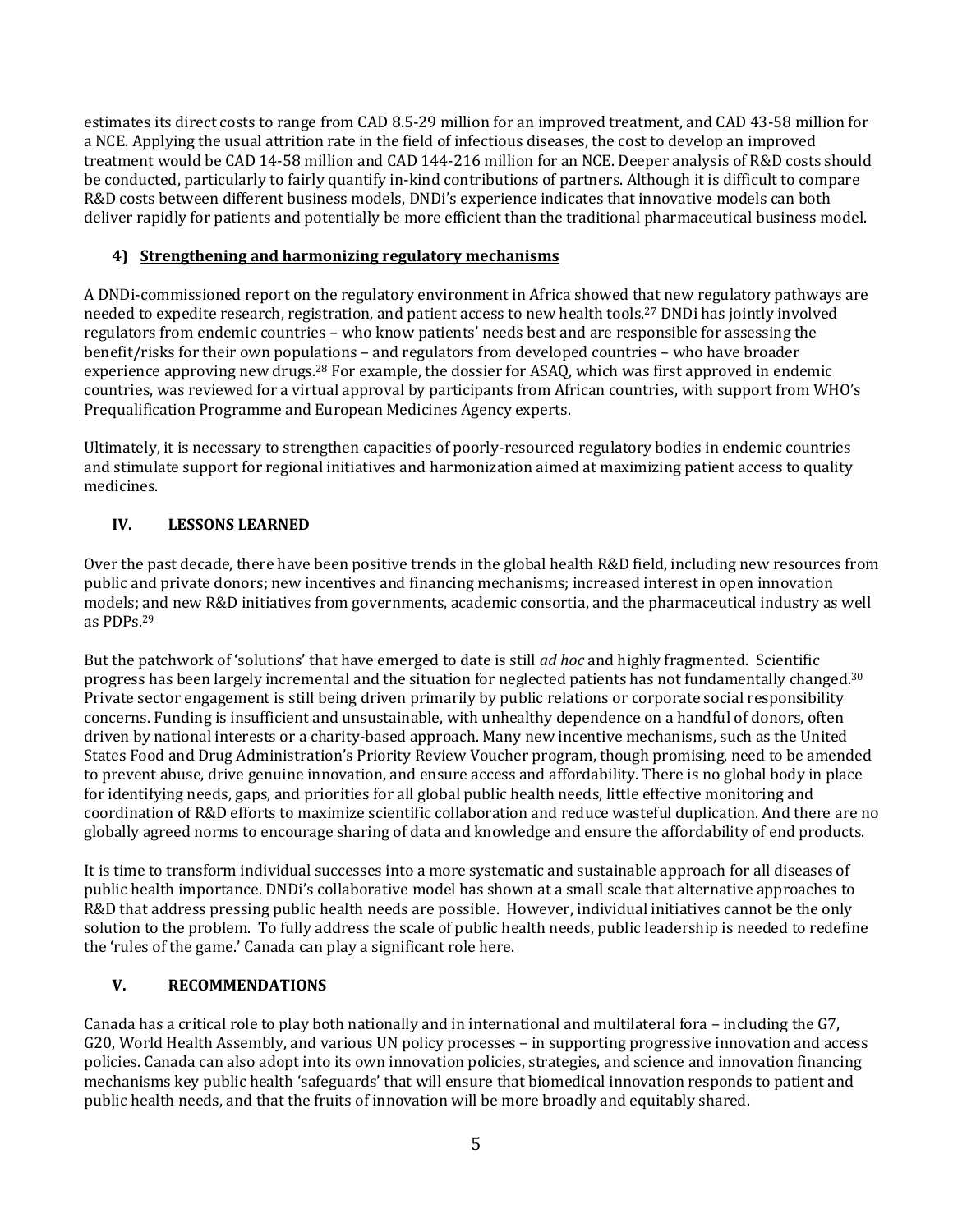Specifically, DNDi recommends that the government of Canada support both internationally and nationally the following pillars in its innovation policies:

#### **(1) An agreed method to identify R&D needs, gaps, and priorities to ensure public health and patient needs-driven directionality, and coordination between R&D actors to reduce duplication**

R&D that addresses priority public health needs must be the overarching objective. Globally, WHO may be best placed to establish an independent body to identify R&D needs and gaps, establish clear priorities, and coordinate efforts to enhance collaboration and reduce duplication will be necessary. Canada should consider both providing financial support to the WHO Global Health R&D Observatory and reinforcing the WHO's critical role in facilitating global public health R&D priority-setting, while simultaneously establishing a transparent and independent process of setting R&D priorities at the national level.

## **(2) Adequate, sustainable public financing based on the principle of delinkage**

R&D requires adequate, sustainable funding from governments, which should be available at the national, regional, and international levels, as well as mechanisms to incentivize innovation and secure access, based on the principle of delinkage. Funding and incentive mechanisms must be sustainable, and include both upfront 'push' funding of R&D projects and appropriately designed incentives to 'pull' investment in R&D. Such financing and incentive mechanisms should promote open, collaborative approaches that aim from the start to deliver affordable products efficiently. Canada should support and implement appropriate funding and incentive mechanisms that meet these goals.

#### **(3) Safeguards attached to any public financing of R&D that ensure innovation and access, accelerating the R&D process and decreasing R&D costs**

Public funding from the Canadian government for global public health R&D should be tied to the adoption of safeguards to ensure a public return on public investment. These should include:

- **Delinkage,** to ensure public health focus and access, which applies across the innovation cycle and can be implemented in a number of ways (e.g. grants, prizes);
- **Accessibility**, meaning requirements that universal and equitable availability and affordability of health technologies is guaranteed for individuals and the health systems that serve them;
- **Openness, transparency, and access to knowledge**, meaning encouraging the greatest possible sharing of research knowledge to ensure efficiency and collaboration, and transparency of R&D costs;
- **Pro-public health IP management and equitable licensing** concerning the availability, scope, and use of research tools and affordability of end products – to enable research and the fruits of innovation to be treated as public goods;
- **Scientific and technological cooperation** to harness expertise in both developed and developing countries, encourage collaboration between research centers, and facilitate technology transfer;
- **Essential regulatory standards** to expedite access for patients, while ensuring that new treatments are safe, effective and of quality, reduce R&D costs linked to regulatory approvals, and strengthen regulatory capacity.

These norms should build on **research ethics** principles<sup>31</sup> as well as the principles formulated in the WHO Consultative Expert Working Group (CEWG) on R&D Financing and Coordination, reiterated in multiple political declarations, and summarized in WHA 66.22,<sup>32</sup> namely '**affordability**, **effectiveness**, **efficiency** and **equity**, including delinking the costs of R&D from the price of end products.'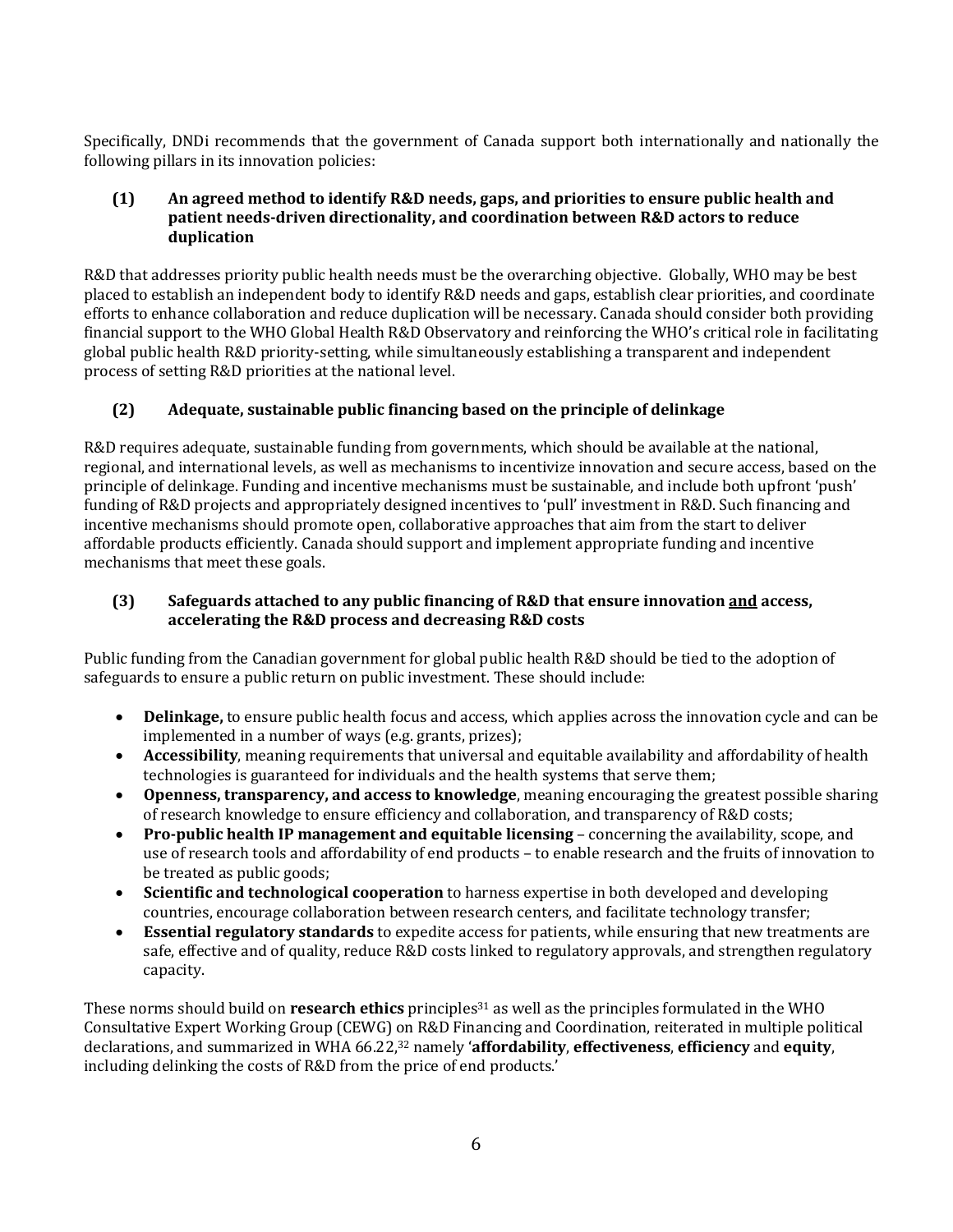## **VI. IMPLEMENTATION**

The Canadian government has the unprecedented opportunity to implement nationally key policies that will ensure a greater public return on public investments in R&D in Canada and that could play a critical role in a political process that will support the changes needed to re-orient the global biomedical R&D system as a whole. Thus, the Canadian government should:

- Support countries<sup>33</sup> to implement and use TRIPS flexibilities to allow development of and access to medical technologies;
- Strongly encourage Canadian governments agencies, industry, and academia to increase participation in and support for approaches to access medical technologies and data, e.g. disclosure of research data and R&D costs, pre-competitive research platforms, and patent pools that further develop licensing conditions to include all affected countries;
- Adopt policies ensuring that public funding for R&D from the Canadian government will be tied to implementation of safeguards in section  $(V)(3)$  above and play a progressive role in supporting the development of a Code of Principles outlining these norms;
- Implement incentive mechanisms that both induce innovation and guarantee access; and
- Pilot innovative regulatory pathways that expedite research, ensure access, and strengthen regulatory capacity where needed.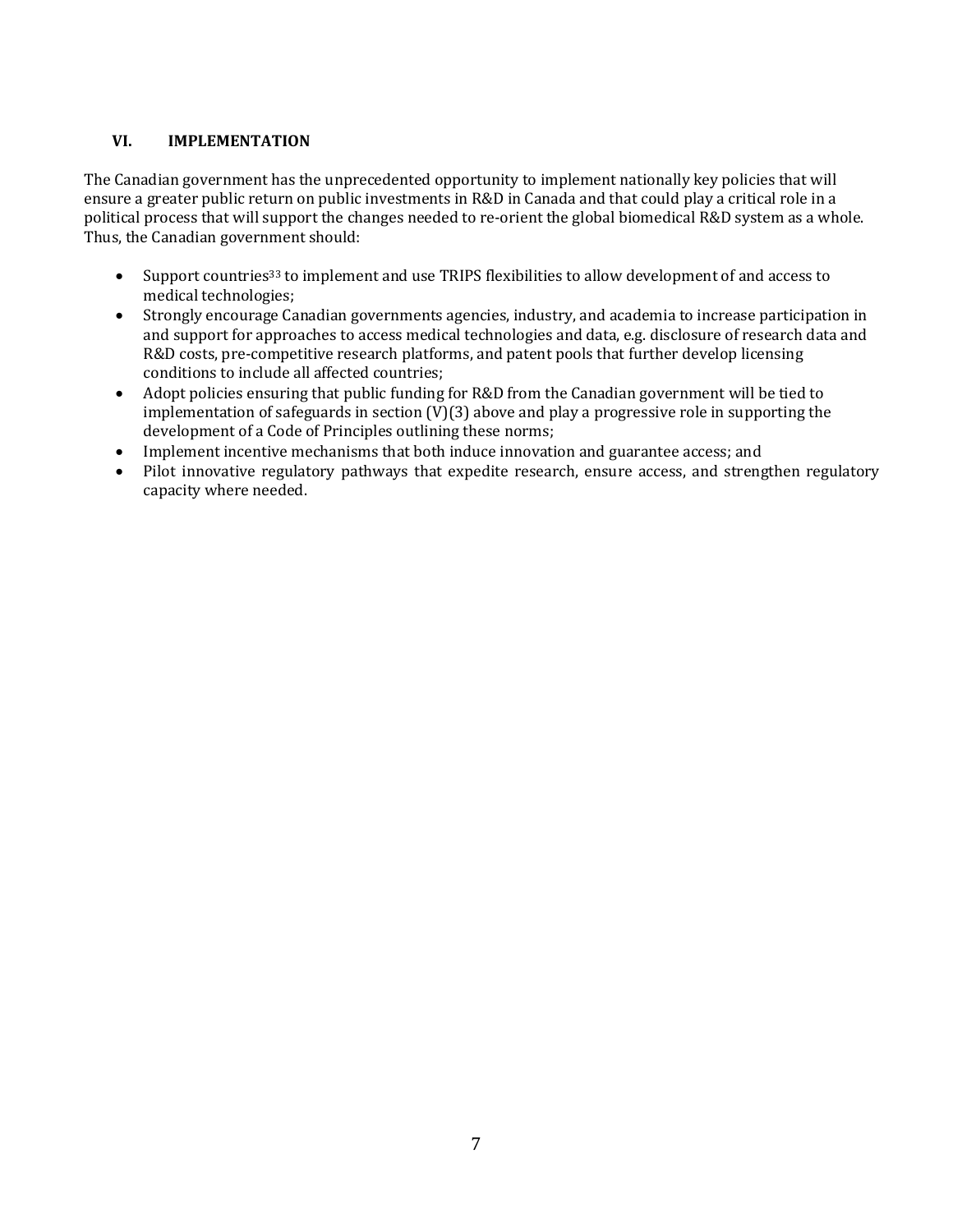#### **VII. REFERENCES**

 $\overline{a}$ 

<sup>1</sup> The UNICEF/UNDP/World Bank/WHO Special Programme for Research and Training in Tropical Diseases (TDR).

<sup>3</sup> Trouiller, P. et al. *Drug development for neglected diseases: A deficient market and a public-health policy failure.* Lancet, 359 (2002): 2188-2194.

<sup>5</sup> For the full resolution text, see[: http://www.who.int/phi/resolution\\_WHA-66.22.pdf](http://www.who.int/phi/resolution_WHA-66.22.pdf) (accessed February 26, 2016); UN (2015) press release. UN Secretary General Appoints a High-level Panel on the Global Response to Health Crises. Available

at <http://www.un.org/press/en/2015/sga1558.doc.htm> (accessed February 26, 2016); and hundreds of other reports, commissions, publications, media reports, etc.

<sup>6</sup> See, for example: O'Neill. *Antimicrobial Resistance: Tackling a Crisis for the Future Health and Wealth of Nations.* London: 2014. Available at [http://amr-review.org/sites/default/files/AMR%20Review%20Paper%20-](http://amr-review.org/sites/default/files/AMR%20Review%20Paper%20-%20Tackling%20a%20crisis%20for%20the%20health%20and%20wealth%20of%20nations_1.pdf)

[%20Tackling%20a%20crisis%20for%20the%20health%20and%20wealth%20of%20nations\\_1.pdf](http://amr-review.org/sites/default/files/AMR%20Review%20Paper%20-%20Tackling%20a%20crisis%20for%20the%20health%20and%20wealth%20of%20nations_1.pdf) (accessed February 26, 2016) and WHO Global Action Plan on Antimicrobial Resistance. Geneva: WHO, 2015. Available at

[http://apps.who.int/iris/bitstream/10665/193736/1/9789241509763\\_eng.pdf?ua=1](http://apps.who.int/iris/bitstream/10665/193736/1/9789241509763_eng.pdf?ua=1) (accessed February 27, 2016), among numerous other reports, publications, media reports, etc.

<sup>7</sup> For HCV, see, for example: Wyden, R and Grassley, C, Committee on Finance, United States Senate. The Price of Sovaldi and Its Impact on the US Health System. Washington, DC: 2015. Available a[t http://www.finance.senate.gov/ranking-members-news/wyden-grassley-sovaldi-investigation](http://www.finance.senate.gov/ranking-members-news/wyden-grassley-sovaldi-investigation-finds-revenue-driven-pricing-strategy-behind-84-000-hepatitis-drug)[finds-revenue-driven-pricing-strategy-behind-84-000-hepatitis-drug](http://www.finance.senate.gov/ranking-members-news/wyden-grassley-sovaldi-investigation-finds-revenue-driven-pricing-strategy-behind-84-000-hepatitis-drug) (accessed February 27, 2016); and hundreds of other reports, publications, media reports, etc.

For cancer, see, for example: *The price of drugs for chronic myeloid leukemia (CML) is a reflection of the unsustainable prices of cancer drugs: from the perspective of a large group of CML experts*. Blood, May 2013, 121 (22) 4439-4442; DOI: 10.1182/blood-2013-03-490003; *Cancer Medicine Prices in Low- And Middle-Income Countries.* Global Task Force on Expanded Access to Cancer Care and Control in Developing Countries: 2011; *Closing the Cancer Divide: A Blueprint to Expand Access in Low and Middle Income Countries.* Boston: Harvard Global Equity Initiative, 2011.

<sup>8</sup> One of the most important ways in which DNDi secures financial independence is through diversification of funding to prevent unhealthy influence by or dependence upon any single donor. This is why DNDi's funding policy, as established by its founding partners in 2003, also seeks to maintain a balance of public and private support, to minimize as much as possible earmarked donations, and to ensure that no one donor contributes more than 25% of the overall budget.

9See, for further information, Partnerships to Bridge Innovation and Access: 2014 Annual Report. Geneva: DNDi, 2015 (available at [http://www.dndi.org/wp-content/uploads/2009/03/DNDi\\_AR\\_2014.pdf\)](http://www.dndi.org/wp-content/uploads/2009/03/DNDi_AR_2014.pdf) and Business Plan (2015-2023): *A dynamic portfolio approach to address neglected patient needs.* Geneva: DNDi, 2015. Available a[t http://www.dndi.org/images/stories/pdf\\_publications/DNDi\\_Business\\_Plan\\_2015-](http://www.dndi.org/images/stories/pdf_publications/DNDi_Business_Plan_2015-2023.pdf) [2023.pdf](http://www.dndi.org/images/stories/pdf_publications/DNDi_Business_Plan_2015-2023.pdf) (accessed February 26, 2016).

<sup>10</sup> Including India, Ecuador, and Colombia.

<sup>11</sup> For a full description of the ASAQ experience, see[: http://www.dndi.org/wp-content/uploads/2014/11/DNDi\\_ASAQ-story\\_2002-2015.pdf](http://www.dndi.org/wp-content/uploads/2014/11/DNDi_ASAQ-story_2002-2015.pdf) (accessed February 26, 2016).

<sup>12</sup> A full report on the DNDi model was published in January 2014: *An Innovative Approach to R&D for Neglected Patients: Ten Years of Experience and Lessons Learned by DNDi.* Geneva: DNDi, 2014.

<sup>13</sup> DNDi has helped to establish three clinical research platforms: the Leishmaniasis East Africa Platform (LEAP) in Kenya, Ethiopia, Sudan, and Uganda; the Human African Trypanosomiasis (HAT) Platform in the Democratic Republic of the Congo, Angola, Central African Republic, Chad, Republic of the Congo, Sudan, South Sudan, and Uganda; and the Chagas Clinical Research Platform in Brazil, Bolivia, Argentina, Mexico, and many others.

<sup>14</sup> Drugs for Neglected Diseases initiative. 2011-2018 Business Plan. Geneva: DNDi, 2011. Available a[t http://www.dndi.org/wp](http://www.dndi.org/wp-content/uploads/2009/03/BusinessPlanWebSmall.pdf)[content/uploads/2009/03/BusinessPlanWebSmall.pdf](http://www.dndi.org/wp-content/uploads/2009/03/BusinessPlanWebSmall.pdf) (accessed February 25, 2016).

<sup>15</sup> Drugs for Neglected Diseases initiative. 2015-2023 Business Plan: A dynamic portfolio approach to address neglected patients' needs. Geneva: DNDi, 2015. Available a[t http://www.dndi.org/wp-content/uploads/2009/03/DNDi\\_Business\\_Plan\\_2015-2023.pdf](http://www.dndi.org/wp-content/uploads/2009/03/DNDi_Business_Plan_2015-2023.pdf) (accessed February 25, 2016). <sup>16</sup> A draft resolution to be debated at the 2016 World Health Assembly may add mycetoma to the WHO NTD list. See: WHO Executive Board draft resolution EB138.R1. *Addressing the burden of mycetoma.* Available a[t http://apps.who.int/gb/ebwha/pdf\\_files/EB138/B138\\_R1-en.pdf](http://apps.who.int/gb/ebwha/pdf_files/EB138/B138_R1-en.pdf) (accessed

February, 26, 2016).

<sup>17</sup> For a summary of DNDi's hepatitis C project, see: [http://www.dndi.org/wp-content/uploads/2015/09/DNDi\\_HCV\\_Project\\_summary\\_2015.pdf](http://www.dndi.org/wp-content/uploads/2015/09/DNDi_HCV_Project_summary_2015.pdf) (accessed February 25, 2016).

<sup>18</sup> Se[e http://www.dndi.org/2016/media-centre/press-releases/gard-garners-key-support-for-launch/.](http://www.dndi.org/2016/media-centre/press-releases/gard-garners-key-support-for-launch/) For the WHO/DNDi concept note, notes from technical consultations, etc., see[: http://www.who.int/phi/implementation/consultation\\_imnadp/en/](http://www.who.int/phi/implementation/consultation_imnadp/en/) (accessed February 25, 2016).

<sup>19</sup> For the DNDi IP Policy, see[: http://www.dndi.org/images/stories/pdf\\_aboutDNDi/ip%20policy.pdf](http://www.dndi.org/images/stories/pdf_aboutDNDi/ip%2520policy.pdf) (accessed February 25, 2016). <sup>20</sup> See, for example: Moon, S. *Medicines as Global Public Goods: The Governance of Technological Innovation in the New Era of Global Health.* GLOBAL HEALTH GOVERNANCE, VOLUME II, NO. 2 (FALL 2008/SPRING 2009). Available

at [http://www.ghgj.org/Moon\\_Medicines%20as%20Global%20Public%20Goods.pdf](http://www.ghgj.org/Moon_Medicines%20as%20Global%20Public%20Goods.pdf) (accessed February 26, 2016).

<sup>21</sup> World Trade Organization. Agreement on Trade-related Aspects of Intellectual Property Rights. Marrakesh: 1994. Available at [https://www.wto.org/english/tratop\\_e/trips\\_e/t\\_agm0\\_e.htm](https://www.wto.org/english/tratop_e/trips_e/t_agm0_e.htm) (accessed February 27, 2016) and the Declaration on the TRIPS agreement and public health (Doha Declaration). Doha: 2001. Available a[t https://www.wto.org/english/thewto\\_e/minist\\_e/min01\\_e/mindecl\\_trips\\_e.htm](https://www.wto.org/english/thewto_e/minist_e/min01_e/mindecl_trips_e.htm) (accessed February 27, 2016).

<sup>2</sup> Médecins Sans Frontières and the Drugs for Neglected Diseases Working Group. *Fatal Imbalance: The Crisis in Research and Development for Neglected Diseases*. Geneva: MSF, 2001.

<sup>4</sup> Pedrique, B. et al. *The drug and vaccine landscape for neglected diseases (2000–11): a systematic assessment.* The Lancet Global Health, Volume 1, Issue 6, e371 - e379

**<sup>5</sup>** See, for example: Moon, S. et al. *Will Ebola change the game? Ten essential reforms before the next pandemic. The report of the Harvard-LSHTM Independent Panel on the Global Response to Ebola.* The Lancet, Volume 386 , Issue 10009 , 2204 – 2221 (2015).